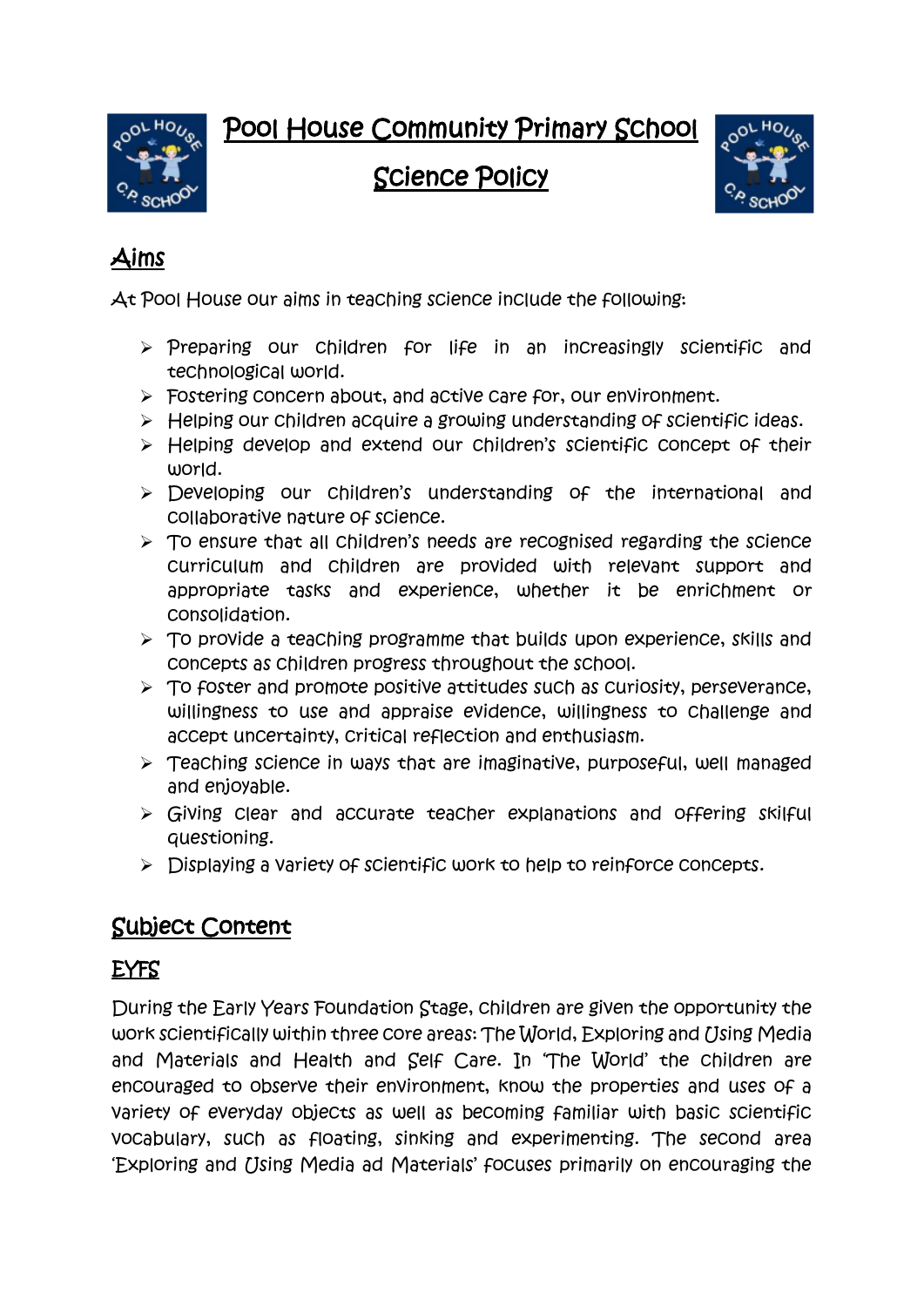children to discuss the textures of different materials, plan experiments and construct using building materials as well as making observations about what they and others have built. The final area 'Health and Self-Care' is an introduction to healthy living: how the children keep their body healthy through exercise, how to keep their body healthy through healthy eating, whilst beginning to explore the effect exercise has on our bodies. There are also many further opportunities to Work Scientifically during EYFS and notes of the activities and experiments carried out will be noted throughout the year (for example, an experiment investigating ice and water and basic discoveries about Space).

#### Key Stage 1

As outlined in the National Curriculum, pupils should be taught about key scientific topics in certain year groups but should also be taught how to 'Work Scientifically' in each topic to ensure maximum curriculum coverage. At Pool House we have ensured that each area in the programme of study for Science has been covered.

At Pool House pupils are taught to 'Work Scientifically' by:

- $\triangleright$  Asking simple questions and recognising that they can be answered in different ways
- $\triangleright$  Observing closely, using simple equipment
- $\triangleright$  Performing simple tests
- $\triangleright$  Identifying and Classifying
- $\triangleright$  [Jsing their observations and ideas to suggest answers to questions
- $\triangleright$  Gathering and recording data to help in answering questions.

#### Lower Key Stage 2

As outlined in the National Curriculum, pupils should be taught about key scientific topics in certain year groups but should also be taught how to 'Work Scientifically' in each topic to ensure maximum curriculum coverage. At Pool House we have ensured that each area in the programme of study for Science has been covered.

At Pool House pupils are taught to 'Work Scientifically' by:

- $\triangleright$  Setting up simple practical enquiries, comparative and fair tests
- $\triangleright$  Making systematic and careful observations and, where appropriate, taking accurate measurements using standard units, using a range of equipment, including thermometers and data loggers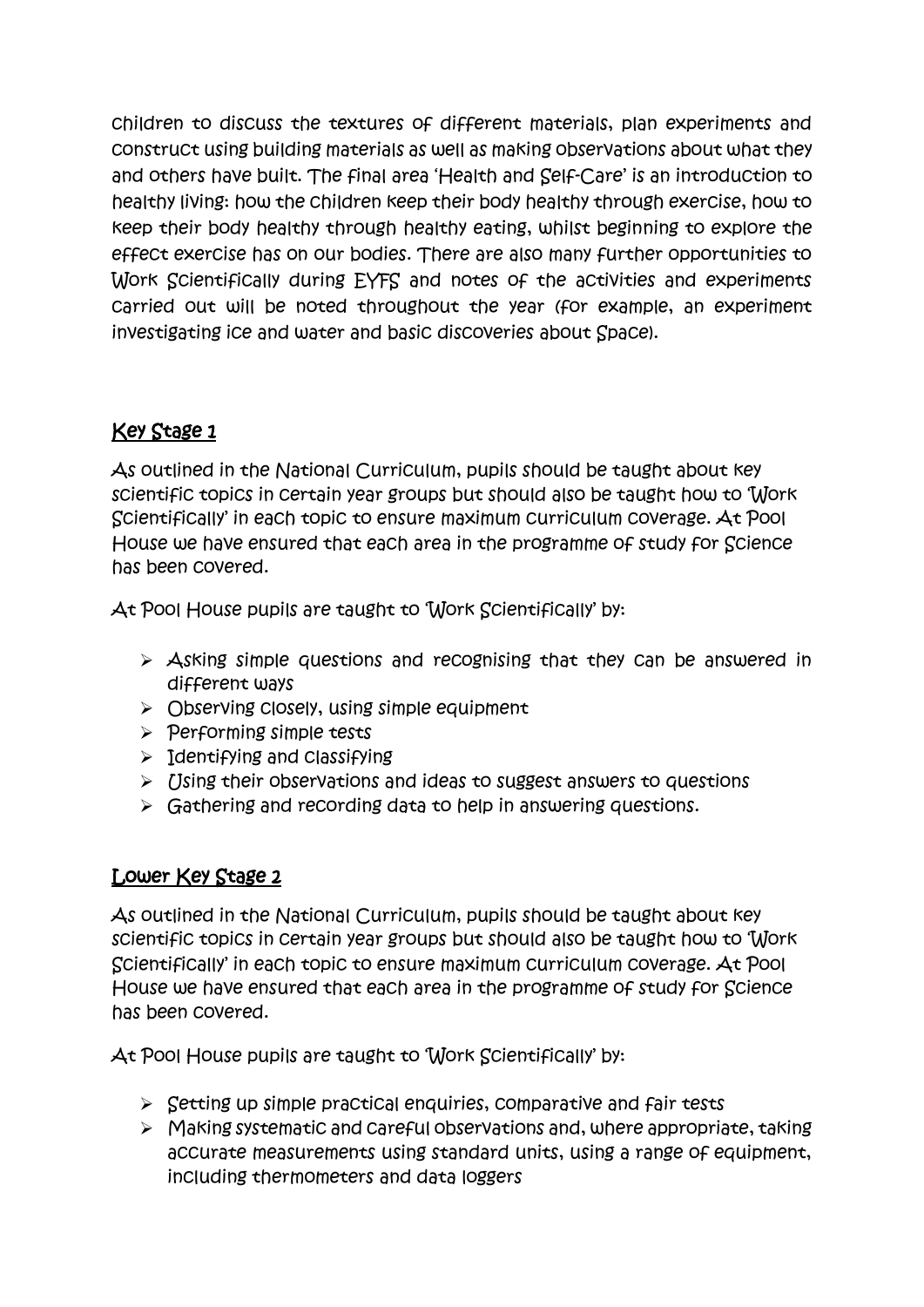- $\triangleright$  Gathering, recording, classifying and presenting data in a Variety of ways to help in answering questions
- $\triangleright$  Recording findings using simple scientific language, drawings, labelled diagrams, keys, bar charts, and tables
- > Reporting on findings from enquiries, including oral and written explanations, displays or presentations of results and conclusions
- $\triangleright$  [Jsing results to draw simple conclusions, make predictions for new values, suggest improvements and raise further questions
- $\triangleright$  Identifying differences, similarities or changes related to simple scientific ideas and processes
- $\triangleright$  [Jsing straightforward scientific evidence to answer questions or to support their findings.

#### Upper Key Stage 2

As outlined in the National Curriculum, pupils should be taught about key scientific topics in certain year groups but should also be taught how to 'Work Scientifically' in each topic to ensure maximum curriculum coverage. At Pool House we have ensured that each area in the programme of study for Science has been covered.

At Pool House pupils are taught to 'Work Scientifically' by:

- $\triangleright$  Planning different types of scientific enquiries to answer questions, including recognising and controlling variables where necessary
- Taking measurements, using a range of scientific equipment, with increasing accuracy and precision, taking repeat readings when appropriate
- $\triangleright$  Recording data and results of increasing complexity using scientific diagrams and labels, classification keys, tables, scatter graphs, bar and line graphs
- $\triangleright$  [Jsing test results to make predictions to set up further comparative and fair tests
- $\triangleright$  Reporting and presenting findings from enquiries, including conclusions, causal relationships and explanations of and degree of trust in results, in oral and written forms such as displays and other presentations
- $\triangleright$  Identifying scientific evidence that has been used to support or refute ideas or arguments.

Further details about the topics covered in across EYFS, KS1 and KS2 can be found in the Science Curriculum Overview document.

#### Equal Opportunities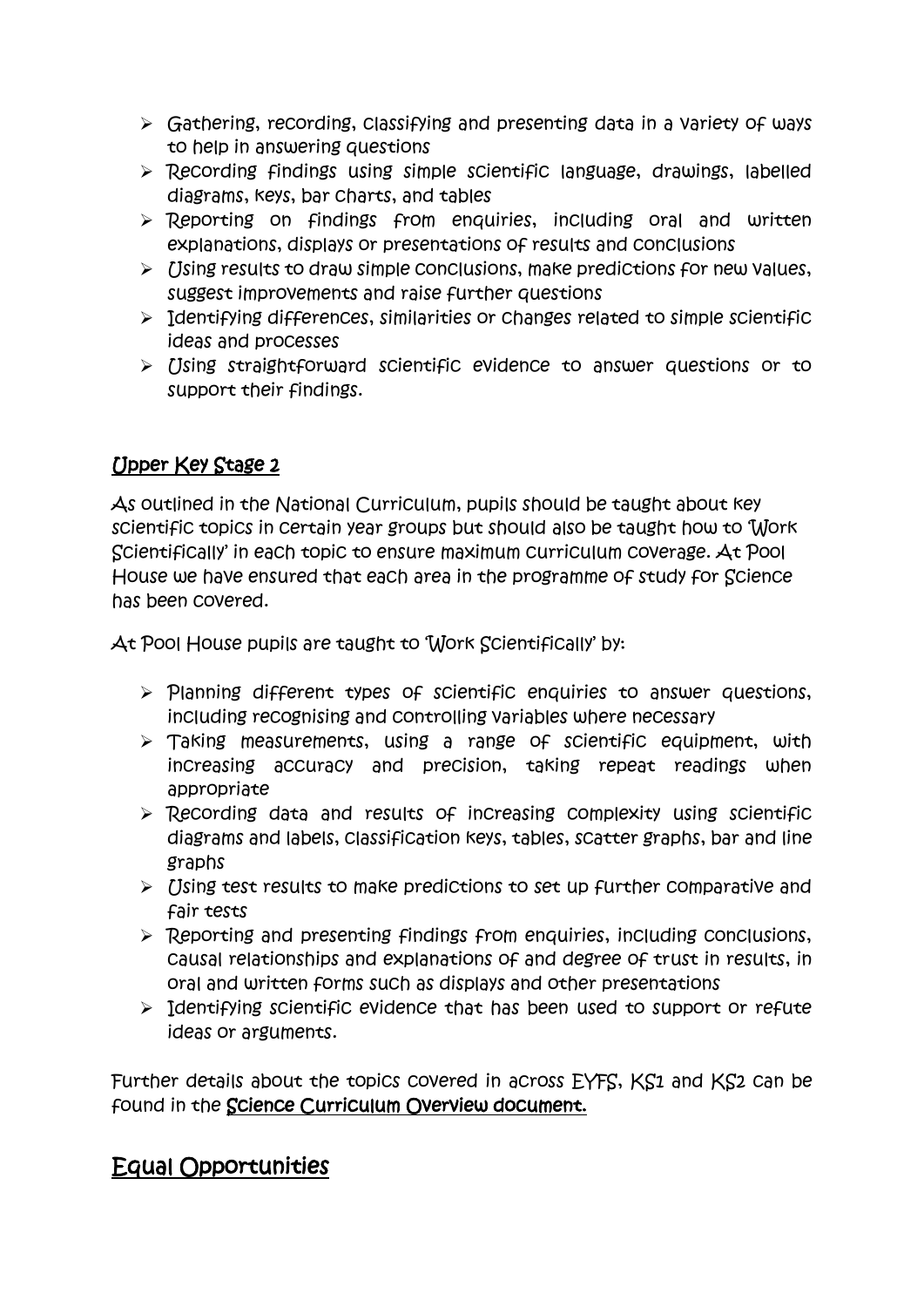We recognise the fact that in all classes there are children of widely different abilities in Science and we seek to provide suitable learning opportunities for all children by matching the challenge of the task to the ability of the child. We achieve this by:

- $\triangleright$  Setting common tasks which are open-ended and can have a variety of responses;
- $\triangleright$  Setting tasks of increasing difficulty. Not all children complete all tasks;
- $\triangleright$  Grouping children by ability in the room and setting different tasks for each ability group;
- $\triangleright$  Providing resources of different complexity depending on the ability of the child;
- $\triangleright$  Using teaching assistants to support children individually or in groups.

At Pool House Community School, we are committed to teaching a well-rounded curriculum to children of all abilities. Science forms part of the well-rounded curriculum and is essential in order to provide a broad and balanced education for all. The class teachers take the ability of children into account when planning and teaching lessons so that learning matches the individual needs of each child. Where a child may be accessing learning interventions, class teachers are careful to ensure that interventions do not interrupt the same lessons each week. This ensures that a child cannot miss a whole Science topic by carrying out interventions during this lesson at the exact time every week.

#### Curriculum Planning

At Pool House we use the National Curriculum in combination with the Lancashire KLIPS for Science, as the basis of our curriculum planning. This ensures that the appropriate objectives in the National Curriculum are covered.

The whole-school long-term overview maps out the topics studied in every term. This is created and distributed by the Science subject leader.

Our medium-term plans give details of each unit of work, including learning objectives, possible teaching activities, and learning outcomes. This is created and distributed by the Science subject leader, used by class teachers for assessment purposes and stored in the Assessment file in each class.

Our short-term plans are annotated with dates and teaching notes. These plans are kept by the class teachers but are to be available for the Science subject leader or a member of the SLT to access if needed.

#### Broader Curricular

We believe that developing scientific skills through the broader curriculum is crucial at Pool House Primary School. When undertaking an educational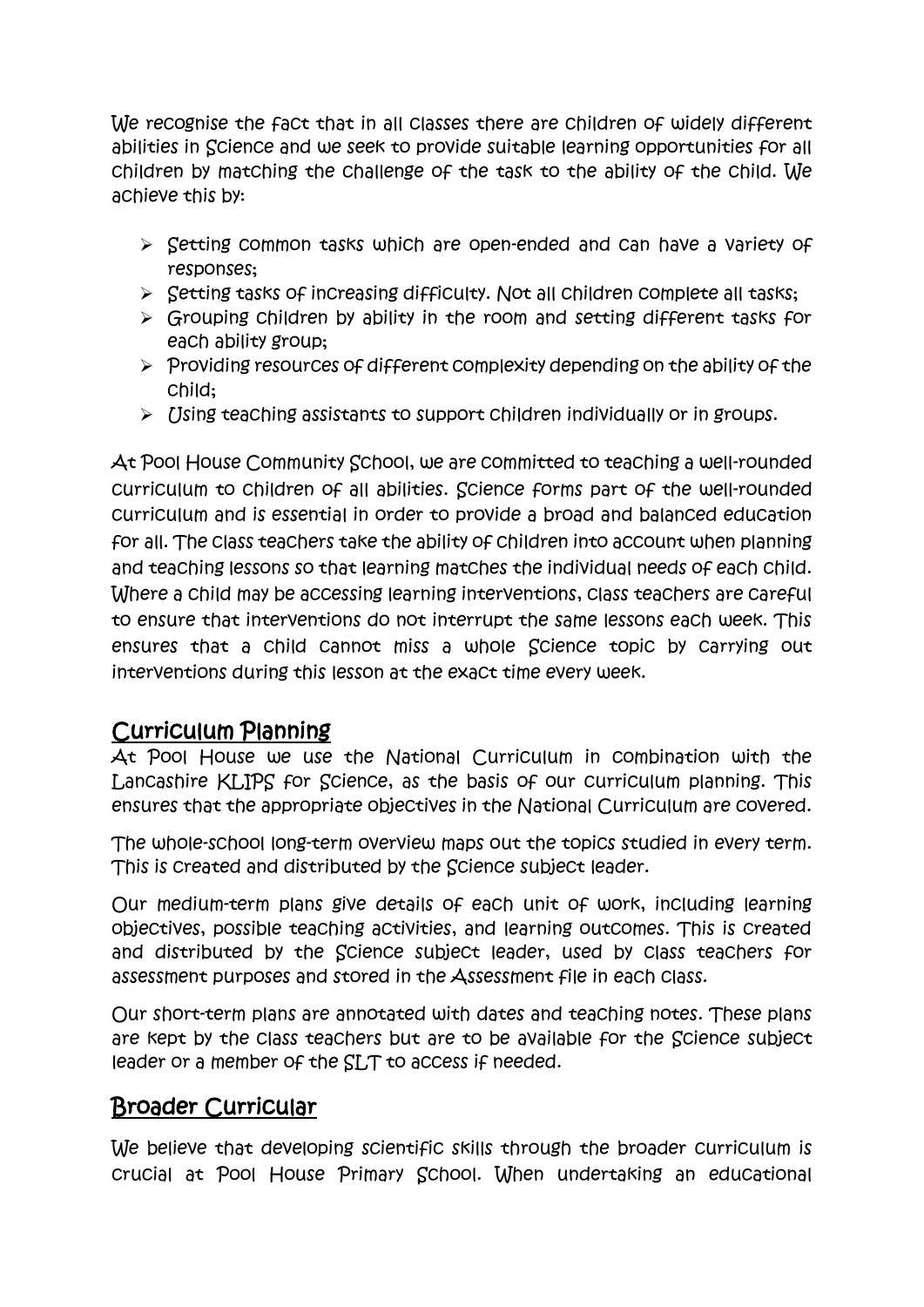scientific broader curriculum activity, we always ensure that the trip has close links to the curriculum and that all children understand the aims and purpose behind the trip. We further encourage discussion about the trips after the event and share images of broader curriculum activities on the Gallery page on the website. A full explanation of scientific trips, their aims, links to the curriculum and which year group they are carried out in can be found in the Science Broader Curriculum document formulated by the Science leader.

## Cross Curricular Links

Science naturally contributes significantly to the teaching of English in our school by promoting the core skills of reading, writing, speaking and listening. In addition to this, many of the texts that we study throughout our English curriculum have deep rooted scientific links. Examples of these links include 'Blood' a text in year 6 that links extremely closely to the Scientific unit taught in the same year group: Exercise, Health and the Circulatory System. In year 2 the children read a key text that teaches them 'All About Orang-utans'. This text links to Science in year 2 as the children learn about the Orang-utan habitat and learn about their basic survival needs. There are also key scientific links within PSHCE in the Health and Wellbeing unit in most year groups. As part of their cross curricular learning in PSHCE they will build upon the uses of medicine within the world, learn about the importance of a balanced diet and exercise and then in year 6 they will learn about puberty and human reproduction. More detail about the examples given, plus further cross curricular links can be found in the Science Cross Curricular Links document formulated by the Science leader.

#### Assessment

Each class teacher assesses the children's work by making informal judgements during observations in each lesson. It is the responsibility of the class teacher to ensure that children's work is marked regularly, and that purposeful comments or further questions are implemented when appropriate. For each unit, the class teacher must record how many children have not yet achieved the level of attainment expected in the National Curriculum, how many children have achieved the expected level of attainment and those children who have exceeded the level expected. These judgements are used in order to show full curriculum coverage and as the basis for assessing the progress of each child. This information is kept in the class assessment and curriculum file and passed onto the next teacher at the end of each academic year. The teacher should also note other ways in which the class have worked scientifically during that unit, using the Working Scientifically' KLIPs grid for the year group which they are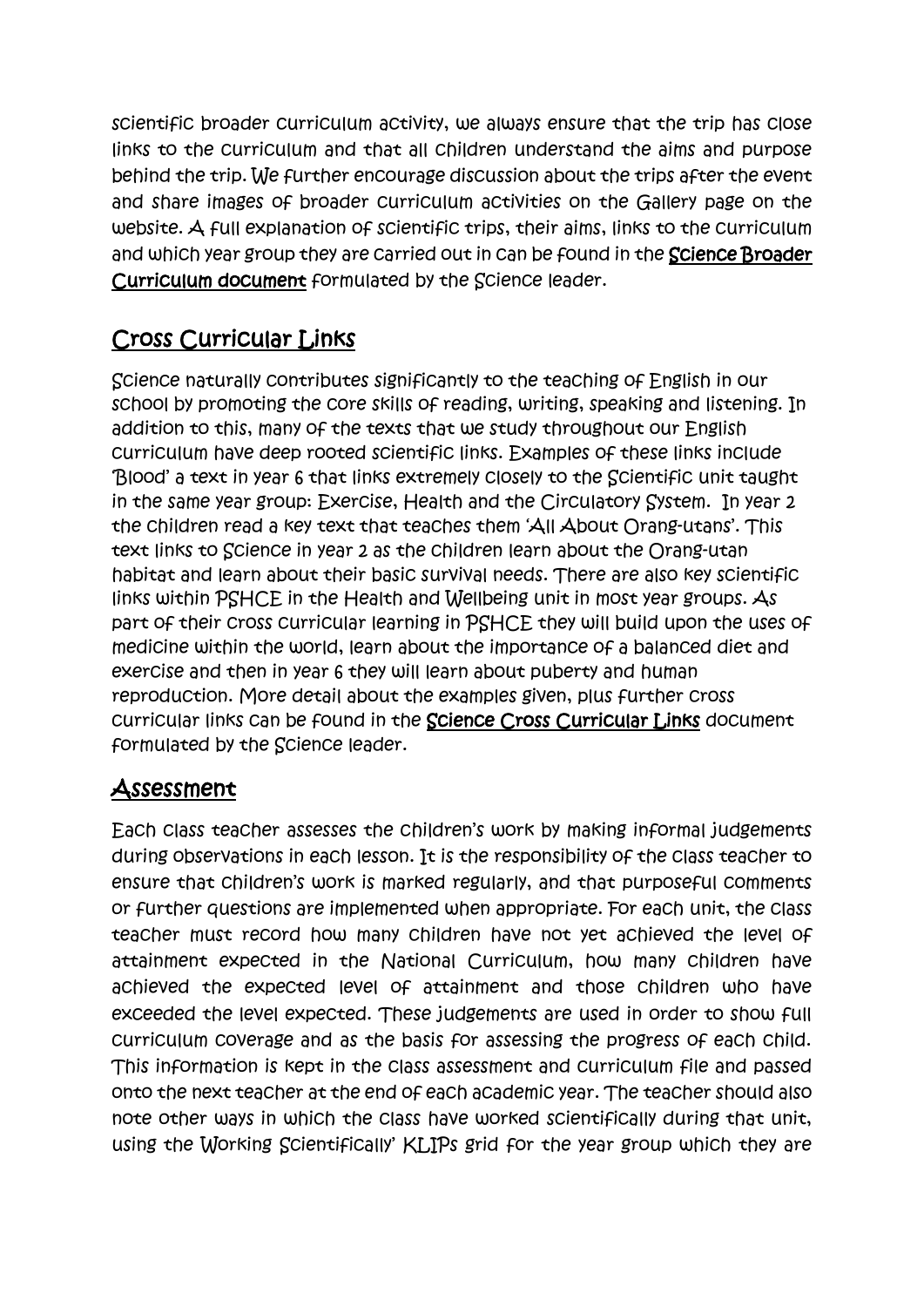teaching. These notes are to be made in brief in the Working Scientifically box at the end of each unit's assessment grid.

### Resources

There are Science resource boxes in school for some of the areas of the curriculum covered across all key stages. The subject leader has also comprised a list of suggested online resources for each subject area that each class teacher may explore and use if wanted. In an annual Science audit, the Science subject lead always asks staff to request resources that they may need for the following year. The list of requested resources is then reviewed by the Science leader and Headteacher and acted on where they feel necessary.

#### Monitoring and Reviewing

It is the role of the Science subject leader to provide support for colleagues, to be informed of curriculum developments and for providing direction for Science in School. The subject leader is also tasked with ensuring that each area of the 2014 National Curriculum is covered within the topic areas covered within the school. The subject leader, Assessment leader or member of the Leadership Team will check the Curriculum coverage, assessment and accuracy of lesson taught once annually and feedback will be provided to the Headteacher at the end of each academic year, indicating key strengths and weaknesses in the subject within school and areas for development within the future.

## Health and Safety

Here at Pool House Primary School we believe that the following Health and Safety issues must be taken into consideration during Science lessons:

- $\triangleright$  Children must always be fully supervised during practical lessons when using apparatus.
- $\triangleright$  All equipment must be returned and stored safely at the end of each lesson.
- $\triangleright$  Staff must demonstrate the correct procedures and techniques to children before using any tools e.g. scissors, knives, chisels etc.
- $\triangleright$  All liquids or objects spilt or dropped onto the floor must be cleared away immediately so as not to cause accidents. Hot water should be used with care.
- $\triangleright$  Glass should always be handled carefully and when possible plastic should be used instead.